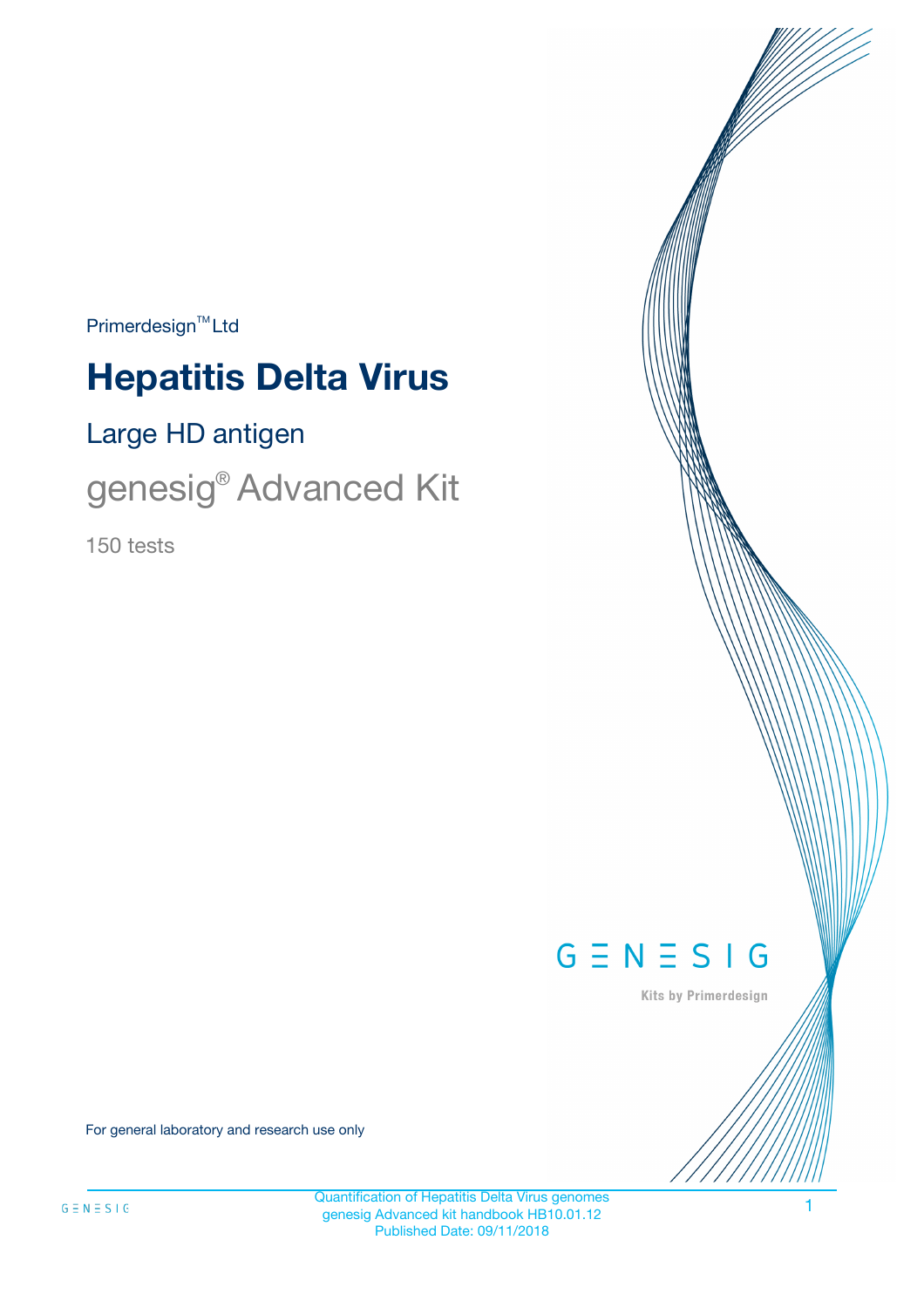# Introduction to Hepatitis Delta Virus

Hepatitis Delta Virus (HDV) is a single-stranded RNA virus of the Deltavirus genus and is responsible for causing Hepatitis D. The circular RNA genome is 1679 bp in length of which about 70% is self complimentary and folds up upon itself forming a rod-like structure. The genome encodes two ribozymes that catalyse site-specific genome cleavage. After cleavage, these shorter RNA sequences arrange into circular forms. The RNA also encodes two proteins known as the small and large delta antigens that play differing roles in genome replication.

HDV is a subviral satellite and can only replicate in the presence of Hepatitis B Virus (HBV). HDV redirects HBV assembly to package the HDV genome along with multiple copies of the delta antigen, creating a viral particle with a diameter of about 38nm.

After infecting the host liver cells, the viral RNA is replicated in the cell nucleus using the host polymerase. The small delta protein which is comprised of 195 amino acids is essential in this replication process. The large delta protein which has an additional 19 amino acids, is inhibitory to the replication process. After genome replication, the envelope proteins from HBV assemble the new viral particle. This includes the large envelope protein which via the preS1 domain interacts with HBV receptors and spread the virus to the next host cell. Individuals who are infected with HDV and HBV simultaneously are said to have a coinfection, while HDV infection in an individual with a current or previous HBV infection is a super-infection. Vaccinations against HBV also provide vaccination against HDV as it invades new host cells via the same pathway as HBV.

Co-infection results in acute hepatitis of both type B and D with an incubation period of between 3 and 7 weeks. The infection results in fatigue, lethargy and nausea, lasting up to 1 week until the signs of jaundice appear. If the infection is self-limiting then symptoms desist. Super-infection results in severe, acute hepatitis which may progress to chronic type D hepatitis. In acute infections, symptoms are often severe with rapid onset, and may result in cirrhosis. These fulminant infections are relatively uncommon but can lead to hepatic encephalopathy presenting with personality changes, disturbances in sleep, confusion, somnolence and coma. The mortality rate of fulminant acute hepatitis D can reach 80%. The infection can progress to cirrhosis over a number of years and does so in 60-70% of chronic sufferers. At this stage the only treatment for the infection is liver transplant. Hepatocellular carcinoma can also be found in individuals with chronic HDV infection and is thought to be associated with cirrhosis.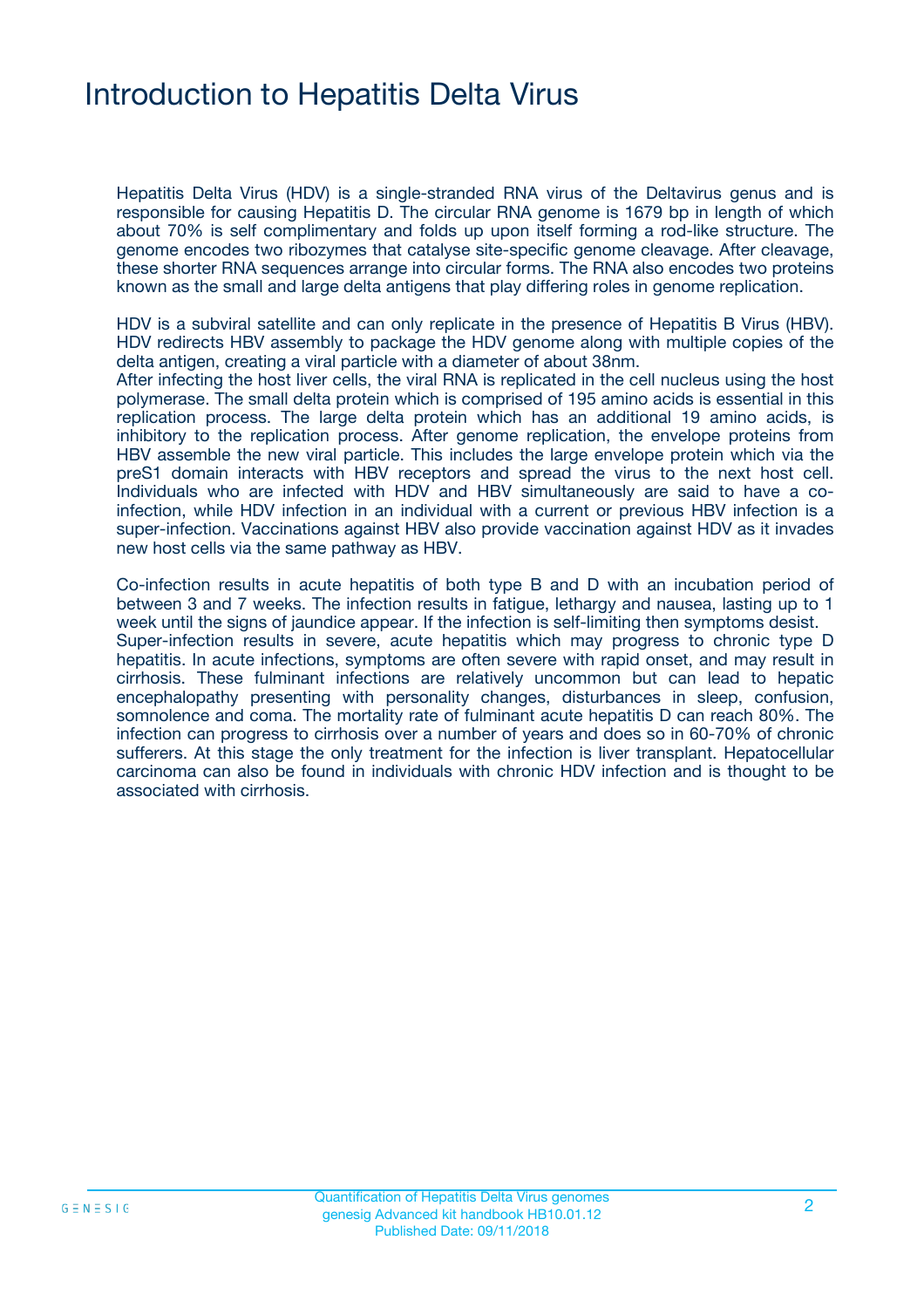# **Specificity**

The Primerdesign genesig Kit for Hepatitis Delta Virus (HDV) genomes is designed for the in vitro quantification of HDV genomes. The kit is designed to have a broad detection profile. Specifically, the primers represent 100% homology with over 95% of the NCBI database reference sequences available at the time of design.

The dynamics of genetic variation means that new sequence information may become available after the initial design. Primerdesign periodically reviews the detection profiles of our kits and when required releases new versions.

The primers and probe have 100% homology with all reference sequences included in the phylogenic tree below (fig.1) and with over 95% of reference sequences contained in the NCBI database. The primer and probes are also 95% homologous to the recently identified clade 8 sequences and are therefore predicted to also to detect this clade with high efficiency. However, due to the inherent instability of RNA viral genomes, it is not possible guarantee quantification of all clinical isolates.

If you require further information, or have a specific question about the detection profile of this kit then please send an e.mail to enquiry@primerdesign.co.uk and our bioinformatics team will answer your question.

Phylogentic tree of clade members with 100% homology to the primers and probe:

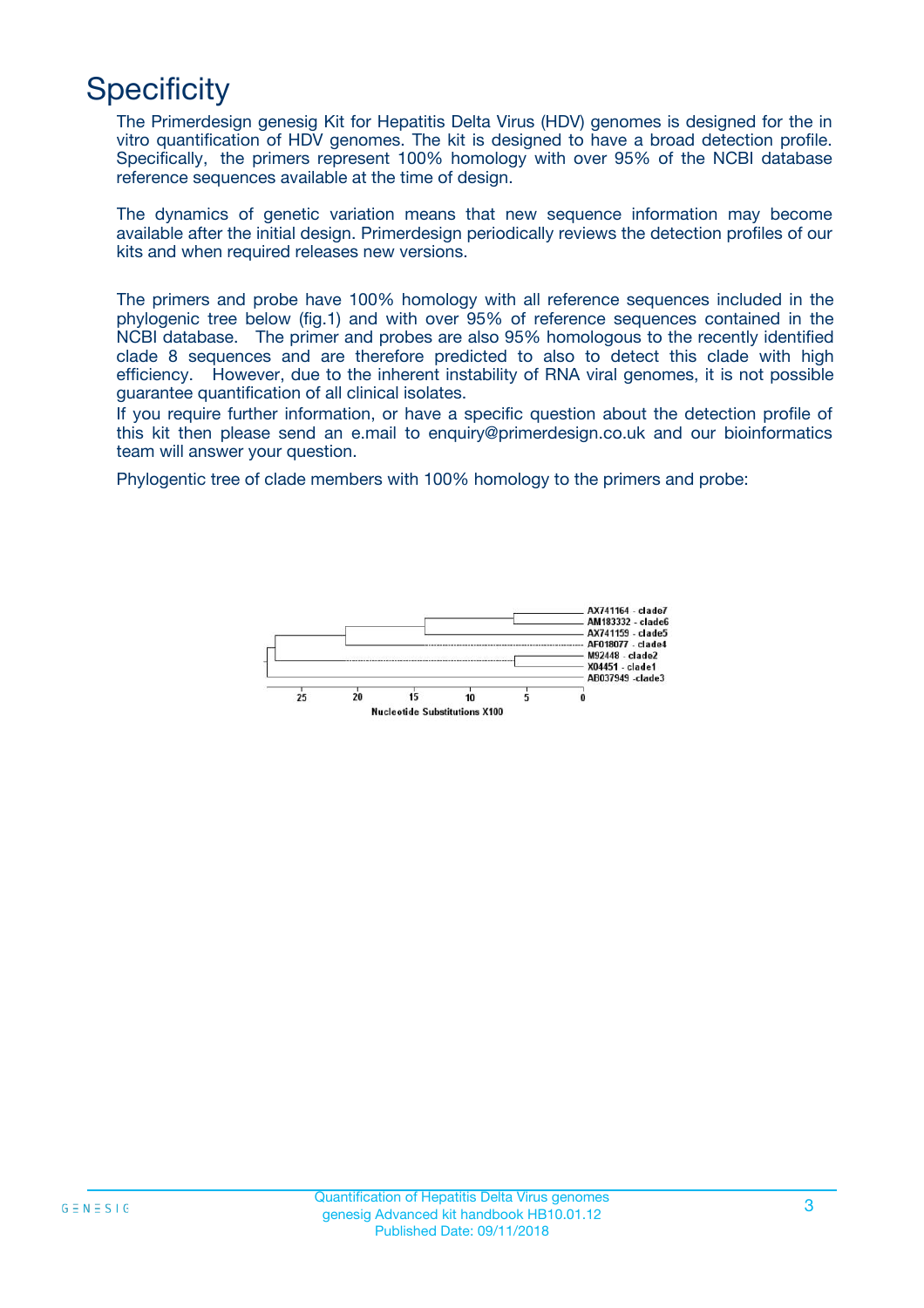# **Kit contents**

- **HDV specific primer/probe mix (150 reactions BROWN) FAM labelled**
- **HDV positive control template (for Standard curve RED)**
- **Internal extraction control primer/probe mix (150 reactions BROWN) VIC labelled as standard**
- **Internal extraction control RNA (150 reactions BLUE)**
- **Endogenous control primer/probe mix (150 reactions BROWN) FAM labelled**
- **RNase/DNase free water (WHITE) for resuspension of primer/probe mixes**
- **Template preparation buffer (YELLOW) for resuspension of internal control template, positive control template and standard curve preparation**

# **Reagents and equipment to be supplied by the user**

#### **Real-time PCR Instrument**

#### **Extraction kit**

This kit is recommended for use with genesig Easy DNA/RNA Extraction kit. However, it is designed to work well with all processes that yield high quality RNA and DNA with minimal PCR inhibitors.

#### **oasigTM lyophilised OneStep or Precision**®**PLUS OneStep 2X RT-qPCR Master Mix** Contains complete OneStep RT-qPCR master mix

**Pipettors and Tips**

**Vortex and centrifuge**

**Thin walled 1.5 ml PCR reaction tubes**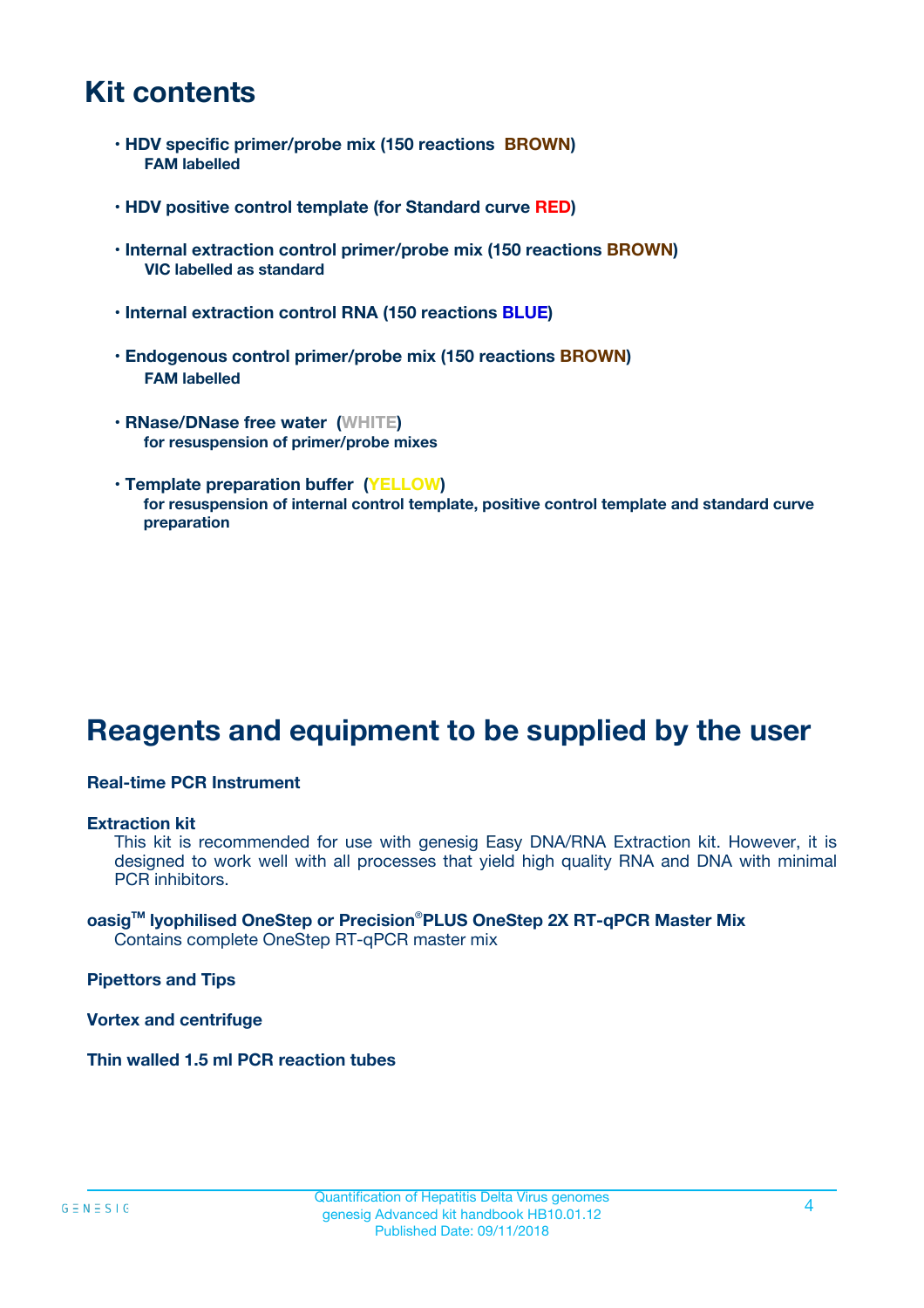## Kit storage and stability

This kit is stable at room temperature but should be stored at -20ºC on arrival. Once the lyophilised components have been resuspended they should not be exposed to temperatures above -20°C for longer than 30 minutes at a time and unnecessary repeated freeze/thawing should be avoided. The kit is stable for six months from the date of resuspension under these circumstances.

If a standard curve dilution series is prepared this can be stored frozen for an extended period. If you see any degradation in this serial dilution a fresh standard curve can be prepared from the positive control.

Primerdesign does not recommend using the kit after the expiry date stated on the pack.

### Suitable sample material

All kinds of sample material suited for PCR amplification can be used. Please ensure the samples are suitable in terms of purity, concentration, and RNA/DNA integrity (An internal PCR control is supplied to test for non specific PCR inhibitors). Always run at least one negative control with the samples. To prepare a negative-control, replace the template RNA sample with RNase/DNase free water.

### Dynamic range of test

Under optimal PCR conditions genesig HDV detection kits have very high priming efficiencies of >95% and can detect less than 100 copies of target template.

## Notices and disclaimers

This product is developed, designed and sold for research purposes only. It is not intended for human diagnostic or drug purposes or to be administered to humans unless clearly expressed for that purpose by the Food and Drug Administration in the USA or the appropriate regulatory authorities in the country of use. During the warranty period Primerdesign genesig detection kits allow precise and reproducible data recovery combined with excellent sensitivity. For data obtained by violation to the general GLP guidelines and the manufacturer's recommendations the right to claim under guarantee is expired. PCR is a proprietary technology covered by several US and foreign patents. These patents are owned by Roche Molecular Systems Inc. and have been sub-licensed by PE Corporation in certain fields. Depending on your specific application you may need a license from Roche or PE to practice PCR. Additional information on purchasing licenses to practice the PCR process may be obtained by contacting the Director of Licensing at Roche Molecular Systems, 1145 Atlantic Avenue, Alameda, CA 94501 or Applied Biosystems business group of the Applera Corporation, 850 Lincoln Centre Drive, Foster City, CA 94404. In addition, the 5' nuclease assay and other homogeneous amplification methods used in connection with the PCR process may be covered by U.S. Patents 5,210,015 and 5,487,972, owned by Roche Molecular Systems, Inc, and by U.S. Patent 5,538,848, owned by The Perkin-Elmer Corporation.

# Trademarks

Primerdesign™ is a trademark of Primerdesign Ltd.

genesig® is a registered trademark of Primerdesign Ltd.

The PCR process is covered by US Patents 4,683,195, and 4,683,202 and foreign equivalents owned by Hoffmann-La Roche AG. BI, ABI PRISM® GeneAmp® and MicroAmp® are registered trademarks of the Applera Genomics (Applied Biosystems Corporation). BIOMEK® is a registered trademark of Beckman Instruments, Inc.; iCycler™ is a registered trademark of Bio-Rad Laboratories, Rotor-Gene is a trademark of Corbett Research. LightCycler™ is a registered trademark of the Idaho Technology Inc. GeneAmp®, TaqMan® and AmpliTaqGold® are registered trademarks of Roche Molecular Systems, Inc., The purchase of the Primerdesign ™ reagents cannot be construed as an authorization or implicit license to practice PCR under any patents held by Hoffmann-LaRoche Inc.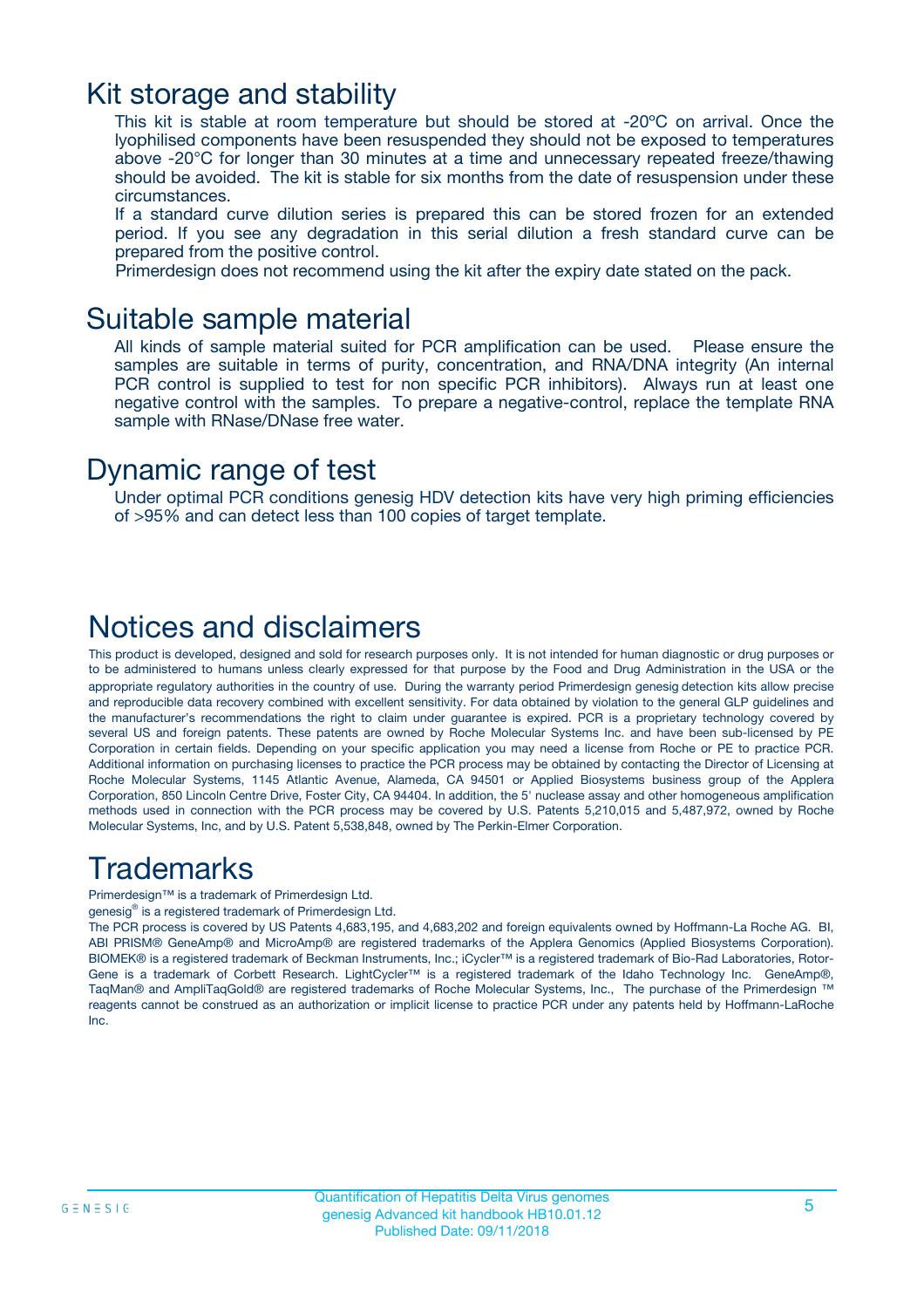# **Principles of the test**

#### **Real-time PCR**

A HDV specific primer and probe mix is provided and this can be detected through the FAM channel.

The primer and probe mix provided exploits the so-called TaqMan® principle. During PCR amplification, forward and reverse primers hybridize to the HDV cDNA. A fluorogenic probe is included in the same reaction mixture which consists of a DNA probe labeled with a 5`-dye and a 3`-quencher. During PCR amplification, the probe is cleaved and the reporter dye and quencher are separated. The resulting increase in fluorescence can be detected on a range of qPCR platforms.

#### **Positive control**

For copy number determination and as a positive control for the PCR set up, the kit contains a positive control template.

This can be used to generate a standard curve of HDV copy number / Cq value. Alternatively the positive control can be used at a single dilution where full quantitative analysis of the samples is not required. Each time the kit is used, at least one positive control reaction must be included in the run. A positive result indicates that the primers and probes for detecting the target HDV gene worked properly in that particular experimental scenario. If a negative result is obtained the test results are invalid and must be repeated. Care should be taken to ensure that the positive control does not contaminate any other kit component which would lead to false-positive results. This can be achieved by handling this component in a Post PCR environment. Care should also be taken to avoid cross-contamination of other samples when adding the positive control to the run. This can be avoided by sealing all other samples and negative controls before pipetting the positive control into the positive control well.

#### **Negative control**

To validate any positive findings a negative control reaction should be included every time the kit is used. For this reaction the RNase/DNase free water should be used instead of template. A negative result indicates that the reagents have not become contaminated while setting up the run.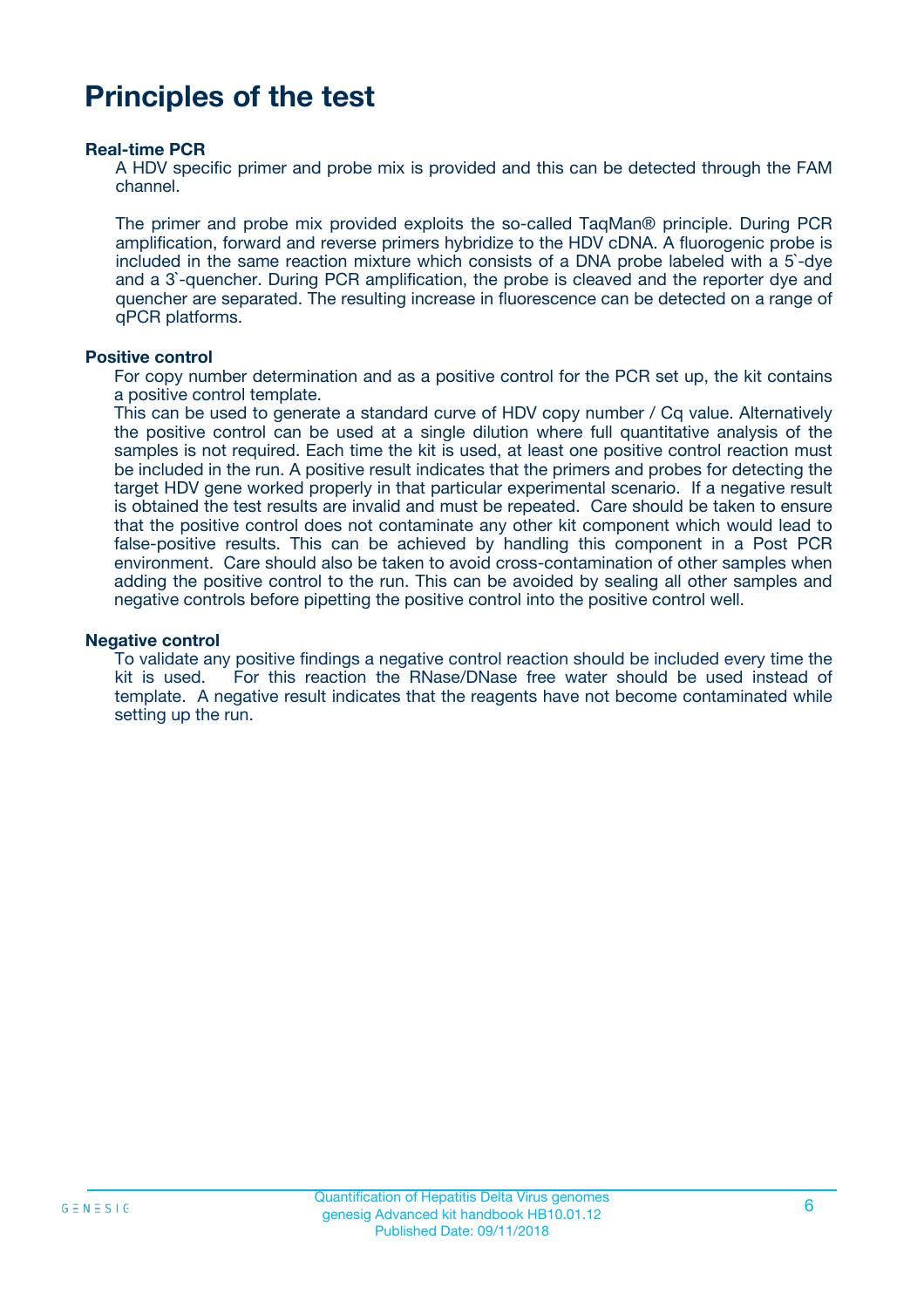#### **Internal RNA extraction control**

When performing RNA extraction, it is often advantageous to have an exogenous source of RNA template that is spiked into the lysis buffer. This control RNA is then co-purified with the sample RNA and can be detected as a positive control for the extraction process. Successful co-purification and qPCR for the control RNA also indicates that PCR inhibitors are not present at a high concentration.

A separate qPCR primer/probe mix are supplied with this kit to detect the exogenous RNA using qPCR. The PCR primers are present at PCR limiting concentrations which allows multiplexing with the target sequence primers. Amplification of the control cDNA does not interfere with detection of the HDV target cDNA even when present at low copy number. The Internal control is detected through the VIC channel and gives a Cq value of 28+/-3 depending on the level of sample dilution.

#### **Endogenous control**

To confirm extraction of a valid biological template, a primer and probe mix is included to detect an endogenous gene. Detection of the endogenous control is through the FAM channel and it is NOT therefore possible to perform a multiplex with the HDV primers. A poor endogenous control signal may indicate that the sample did not contain sufficient biological material.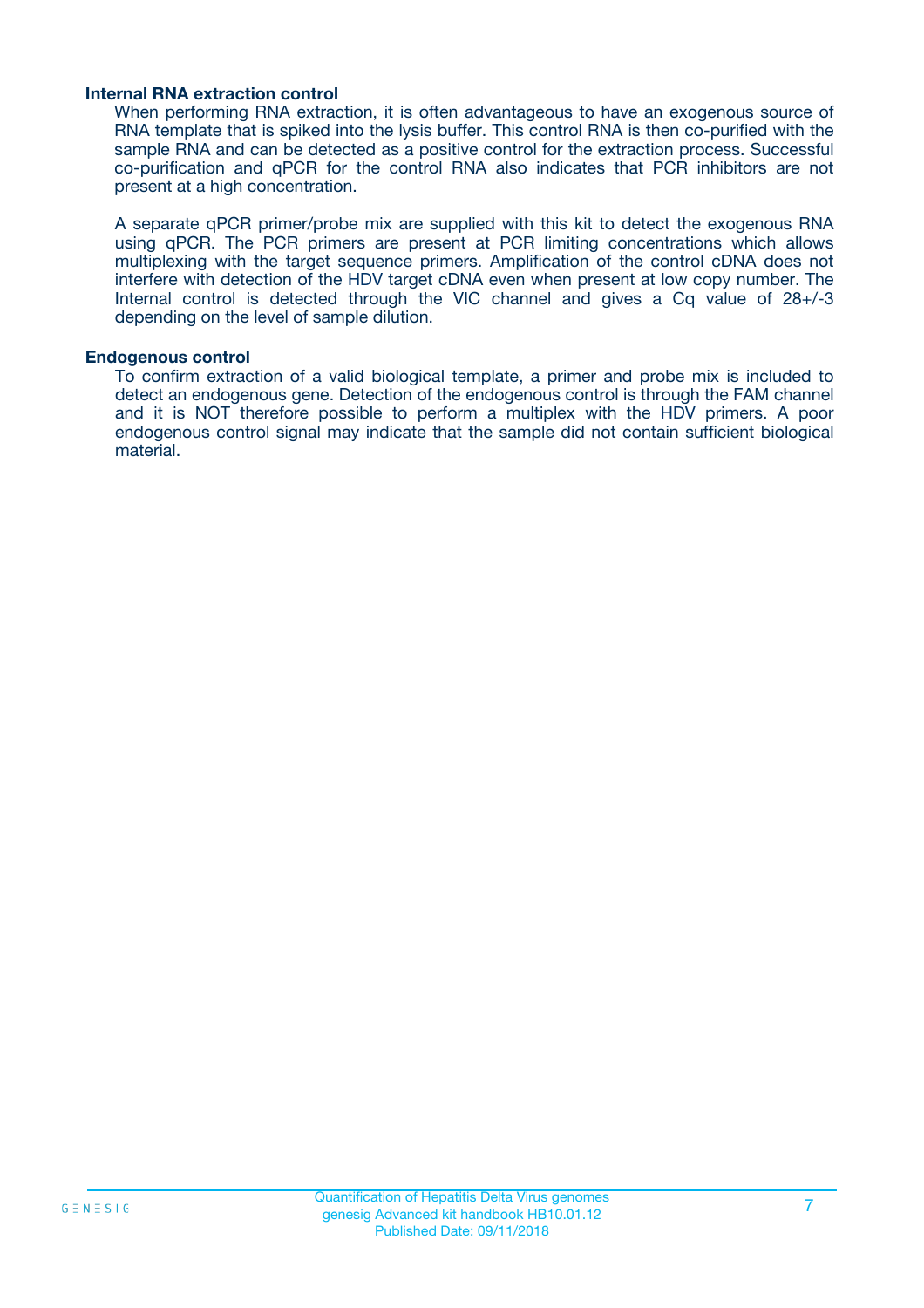## Resuspension protocol

To minimize the risk of contamination with foreign DNA, we recommend that all pipetting be performed in a PCR clean environment. Ideally this would be a designated PCR lab or PCR cabinet. Filter tips are recommended for all pipetting steps.

- **1. Pulse-spin each tube in a centrifuge before opening.** This will ensure lyophilised primer and probe mix is in the base of the tube and is not spilt upon opening the tube.
- **2. Resuspend the primer/probe mixes in the RNase/DNase free water supplied, according to the table below:**

To ensure complete resuspension, vortex each tube thoroughly.

| Component - resuspend in water                       | Volume   |
|------------------------------------------------------|----------|
| <b>Pre-PCR pack</b>                                  |          |
| HDV primer/probe mix (BROWN)                         | $165$ µl |
| Internal extraction control primer/probe mix (BROWN) | $165$ µl |
| Endogenous control primer/probe mix (BROWN)          | 165 µl   |

**3. Resuspend the internal control template and positive control template in the template preparation buffer supplied, according to the table below:** To ensure complete resuspension, vortex each tube thoroughly.

| Component - resuspend in template preparation buffer |             |  |  |
|------------------------------------------------------|-------------|--|--|
| <b>Pre-PCR heat-sealed foil</b>                      |             |  |  |
| Internal extraction control RNA (BLUE)               |             |  |  |
| <b>Post-PCR heat-sealed foil</b>                     |             |  |  |
| HDV Positive Control Template (RED) *                | $500$ $\mu$ |  |  |

\* This component contains high copy number template and is a VERY significant contamination risk. It must be opened and handled in a separate laboratory environment, away from the other components.

# RNA extraction

The internal extraction control RNA can be added either to the RNA lysis/extraction buffer or to the RNA sample once it has been resuspended in lysis buffer.

#### **DO NOT add the internal extraction control RNA directly to the unprocessed biological sample as this will lead to degradation and a loss in signal.**

- **1. Add 4µ**l **of the Internal extraction control RNA (BLUE) to each sample in RNA lysis/extraction buffer per sample.**
- **2. Complete RNA extraction according to the manufacturer's protocols.**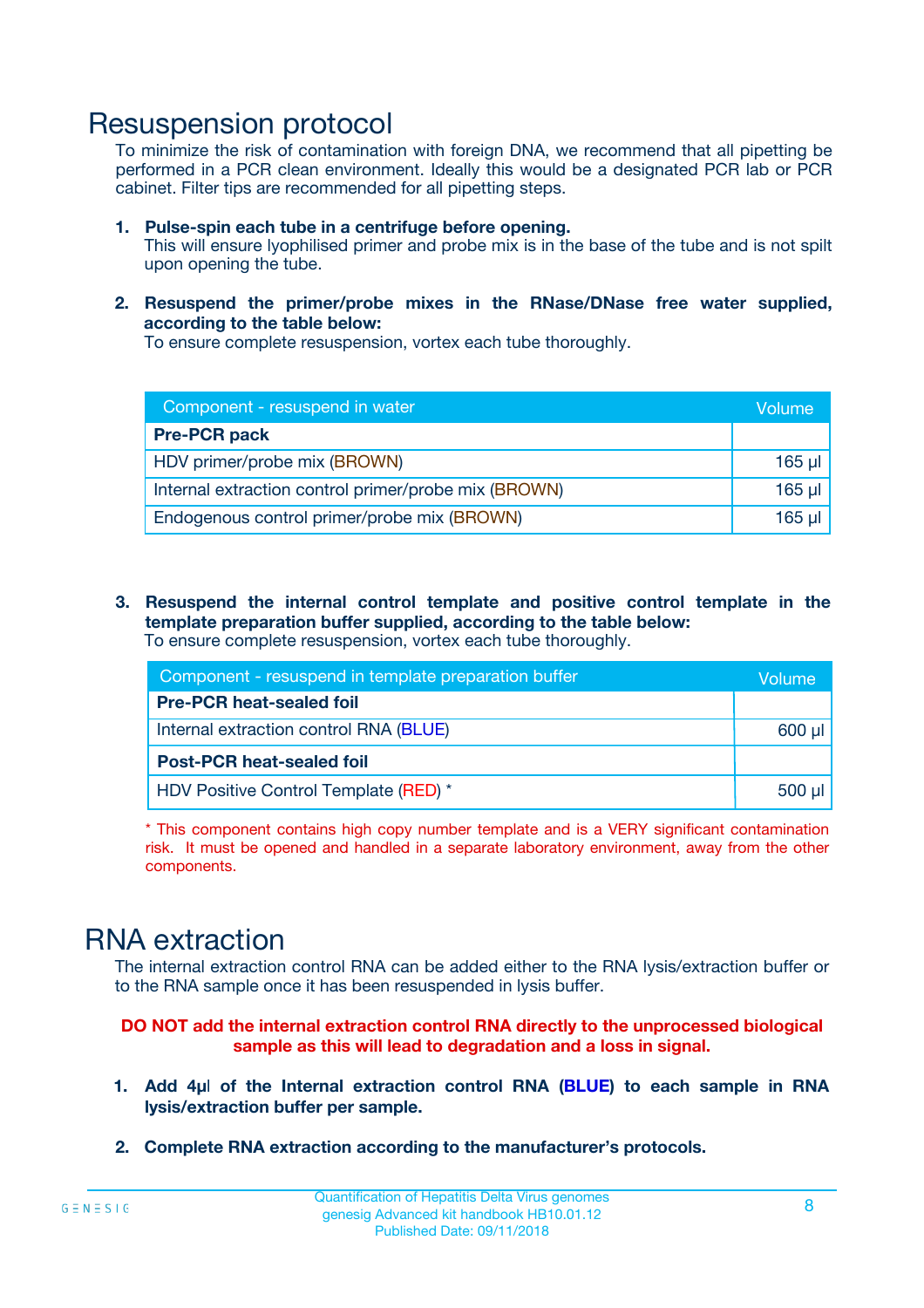# OneStep RT-qPCR detection protocol

#### **For optimum performance and sensitivity.**

All pipetting steps and experimental plate set up should be performed on ice. After the plate is poured proceed immediately to the OneStep amplification protocol. Prolonged incubation of reaction mixes at room temperature can lead to PCR artifacts that reduce the sensitivity of detection.

#### **1. For each RNA sample prepare a reaction mix according to the table below: Include sufficient reactions for positive and negative controls.**

| Component                                                    | Volume   |
|--------------------------------------------------------------|----------|
| oasig OneStep or PrecisionPLUS OneStep 2X RT-qPCR Master Mix | $10 \mu$ |
| HDV primer/probe mix (BROWN)                                 | 1 µI     |
| Internal extraction control primer/probe mix (BROWN)         | 1 µl     |
| <b>RNase/DNase free water (WHITE)</b>                        | $3 \mu$  |
| <b>Final Volume</b>                                          | 15 ul    |

**2. For each RNA sample prepare an endogenous control reaction according to the table below (optional):**

This control reaction will provide crucial information regarding the quality of the biological sample.

| Component                                                    | Volume   |
|--------------------------------------------------------------|----------|
| oasig OneStep or PrecisionPLUS OneStep 2X RT-qPCR Master Mix | 10 $\mu$ |
| Endogenous control primer/probe mix (BROWN)                  | 1 ul     |
| <b>RNase/DNase free water (WHITE)</b>                        | $4 \mu$  |
| <b>Final Volume</b>                                          | 15 µl    |

- **3. Pipette 15µl of these mixes into each well according to your qPCR experimental plate set up.**
- **4. Pipette 5µl of RNA template into each well, according to your experimental plate set up.**

For negative control wells use 5µl of RNase/DNase free water. The final volume in each well is 20µl.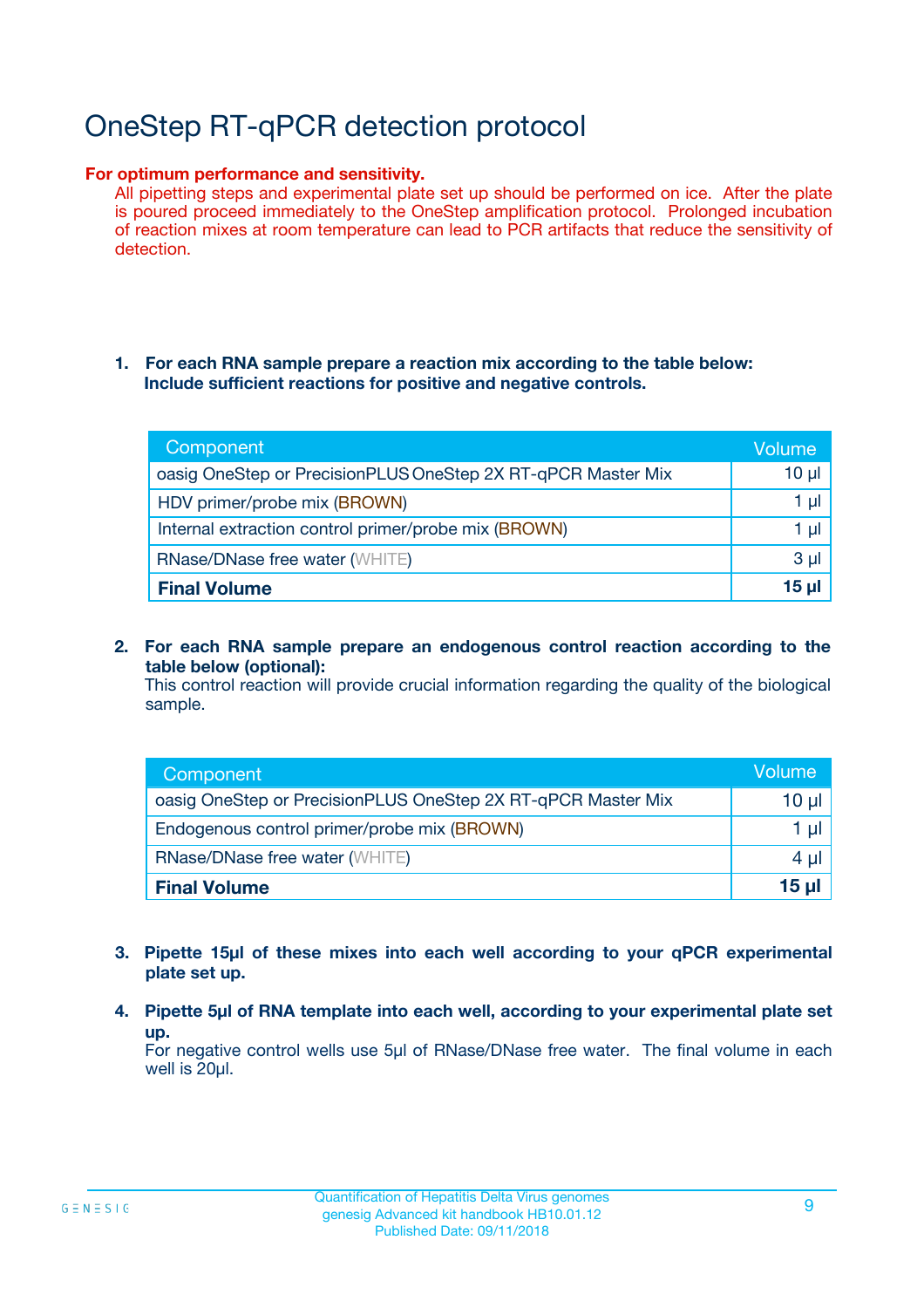**5. If a standard curve is included for quantitative analysis prepare a reaction mix according to the table below:**

| Component                                                    | Volume |
|--------------------------------------------------------------|--------|
| oasig OneStep or PrecisionPLUS OneStep 2X RT-qPCR Master Mix | 10 µl  |
| HDV primer/probe mix (BROWN)                                 |        |
| <b>RNase/DNase free water (WHITE)</b>                        | 4 µl   |
| <b>Final Volume</b>                                          | 15 µl  |

- **6. Preparation of standard curve dilution series.**
	- **1) Pipette 90µl of template preparation buffer into 5 tubes and label 2-6**
	- **2) Pipette 10µl of Positive Control Template (RED) into tube 2**
	- **3) Vortex thoroughly**
	- **4) Change pipette tip and pipette 10 µl from tube 2 into tube 3**
	- **5) Vortex thoroughly**

**Repeat steps 4 and 5 to complete the dilution series**

| <b>Standard Curve</b>         | <b>Copy Number</b>     |
|-------------------------------|------------------------|
| Tube 1 Positive control (RED) | $2 \times 10^5$ per µl |
| Tube 2                        | $2 \times 10^4$ per µl |
| Tube 3                        | $2 \times 10^3$ per µl |
| Tube 4                        | $2 \times 10^2$ per µl |
| Tube 5                        | 20 per µl              |
| Tube 6                        | 2 per µl               |

**7. Pipette 5µl of standard template into each well for the standard curve according to your plate set-up**

The final volume in each well is 20µl.

# OneStep RT-qPCR Amplification Protocol

Amplification conditions using oasig OneStep or PrecisionPLUS OneStep 2X RT-qPCR Master Mix.

|             | <b>Step</b>                  | <b>Time</b>      | <b>Temp</b> |
|-------------|------------------------------|------------------|-------------|
|             | <b>Reverse Transcription</b> | $10 \text{ min}$ | 55 °C       |
|             | Enzyme activation            | 2 min            | 95 °C       |
| Cycling x50 | Denaturation                 | 10 <sub>s</sub>  | 95 °C       |
|             | <b>DATA COLLECTION *</b>     | 60 s             | 60 °C       |

\* Fluorogenic data should be collected during this step through the FAM and VIC channels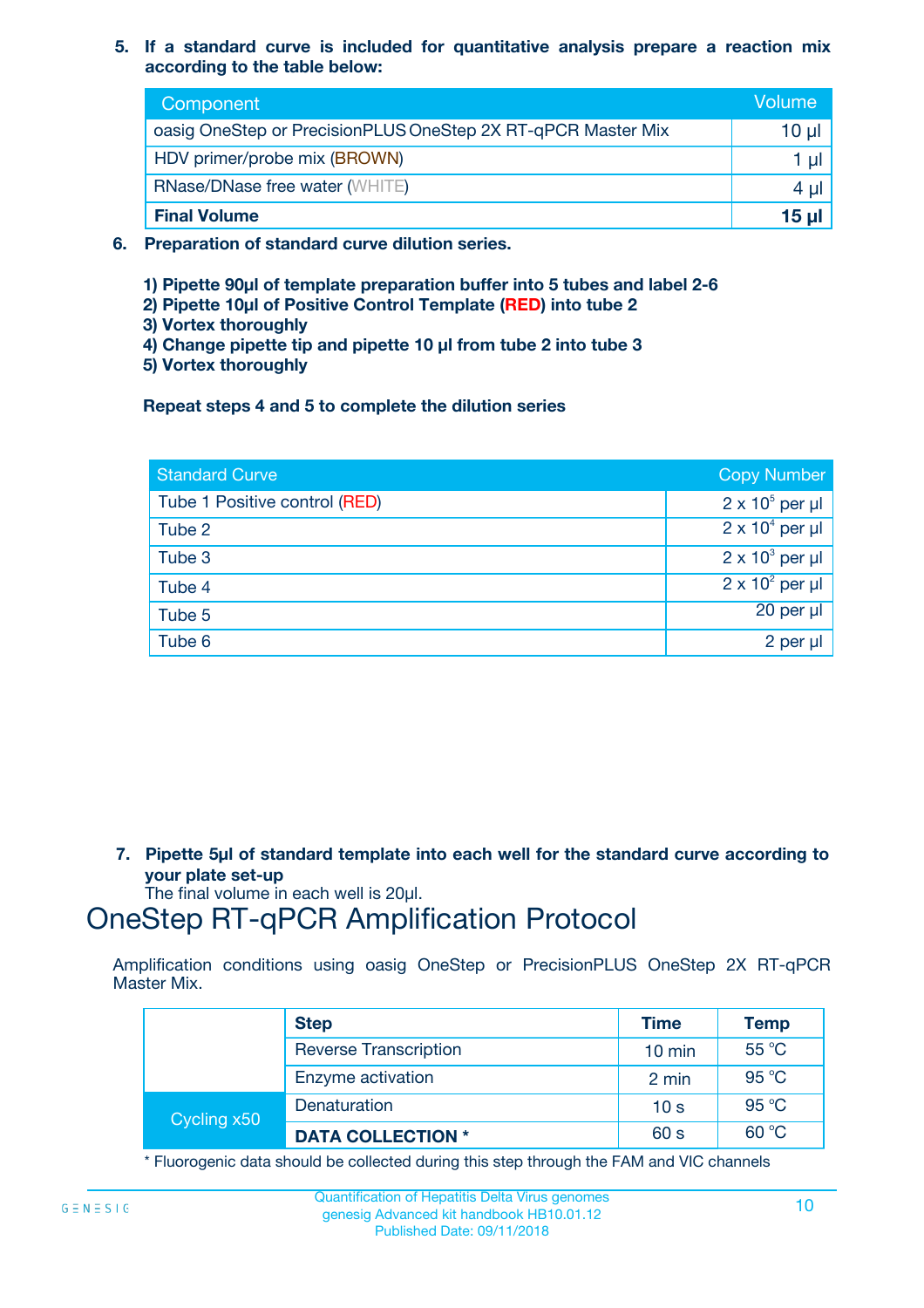## Interpretation of results

| <b>Target</b><br>(FAM) | Internal<br>control<br>(NIC) | <b>Positive</b><br>control | <b>Negative</b><br>control | Interpretation                                                                                                  |
|------------------------|------------------------------|----------------------------|----------------------------|-----------------------------------------------------------------------------------------------------------------|
| $\leq 30$              | $+ 1 -$                      | ÷                          |                            | <b>POSITIVE QUANTITATIVE RESULT</b><br>calculate copy number                                                    |
| > 30                   | ÷                            | ÷                          |                            | <b>POSITIVE QUANTITATIVE RESULT</b><br>calculate copy number                                                    |
| > 30                   |                              | ÷                          |                            | <b>POSITIVE QUALITATIVE RESULT</b><br>do not report copy number as this<br>may be due to poor sample extraction |
|                        | ÷                            | ÷                          |                            | <b>NEGATIVE RESULT</b>                                                                                          |
| $+ 1 -$                | $+ 1 -$                      | ÷                          | $\leq$ 35                  | <b>EXPERIMENT FAILED</b><br>due to test contamination                                                           |
|                        | $+$ / -                      |                            | > 35                       | $\star$                                                                                                         |
|                        |                              | ÷                          |                            | <b>SAMPLE PREPARATION FAILED</b>                                                                                |
|                        |                              |                            |                            | <b>EXPERIMENT FAILED</b>                                                                                        |

Positive control template (**RED**) is expected to amplify between Cq 16 and 23. Failure to satisfy this quality control criterion is a strong indication that the experiment has been compromised.

\*Where the test sample is positive and the negative control is positive with a  $Cq > 35$ , the sample must be reinterpreted based on the relative signal strength of the two results:



If the sample amplifies  $> 5$  Cq earlier than the negative control then the sample should be reinterpreted (via the table above) with the negative control verified as negative.



If the sample amplifies  $< 5$  Cq earlier than the negative control then the positive sample result is invalidated and the result should be determined inconclusive due to test contamination. The test for this sample should be repeated.